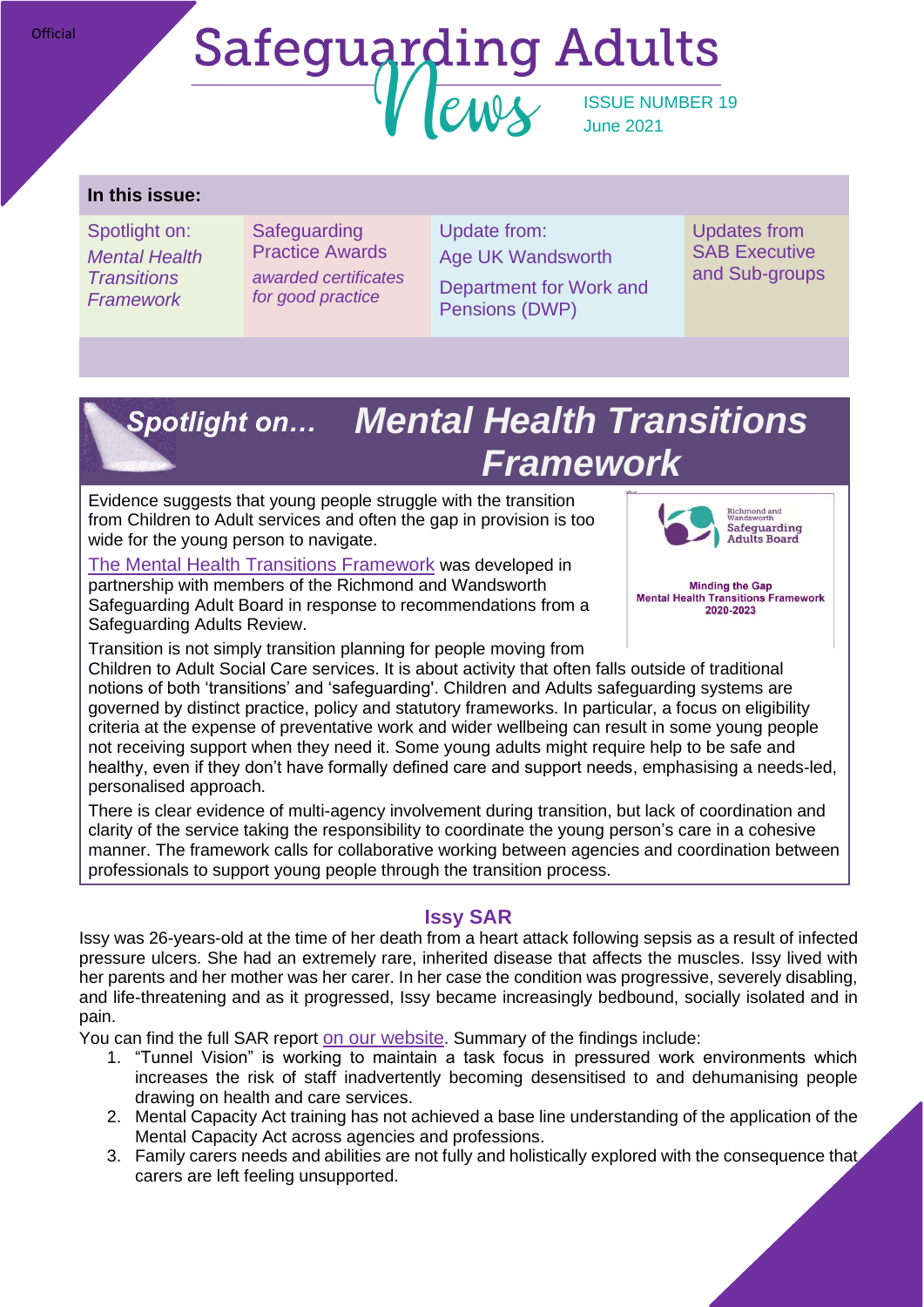ISSUE NUMBER 19 June 2021

#### **Safeguarding Practice Awards**

The first Safeguarding Practice Awards have been granted! We present below our first nominations, both of which deserved recognition for their good work.

In this issue, awards go out to colleagues around two cases. Some details can be found below, and the people awarded for their good practice are:

| Jorge Moreno<br><b>Assistant Locality Manager</b><br>Department of Adult Social Care and Public Health<br><b>Richmond and Wandsworth Councils</b>                                                                                                                                                              | <b>Kristie Parker</b><br>Police Constable, Partnership Team Officer<br>SW BCU, Met Police                                                                                  |
|----------------------------------------------------------------------------------------------------------------------------------------------------------------------------------------------------------------------------------------------------------------------------------------------------------------|----------------------------------------------------------------------------------------------------------------------------------------------------------------------------|
| <b>Kate Buck</b><br><b>Specialist Safeguarding Professional Advisor</b><br>Department of Adult Social Care and Public Health<br><b>Richmond and Wandsworth Councils</b><br><b>Gifty Gyang</b><br>Social Worker<br>Department of Adult Social Care and Public Health<br><b>Richmond and Wandsworth Councils</b> | <b>Lee Spear</b><br><b>Community Safety Officer</b><br><b>Chief Executive Department</b><br><b>Richmond and Wandsworth Councils</b><br><b>Nicole Dick</b><br>L & Q Housing |
| <b>Miriam Brady</b><br>Social Worker<br>Department of Adult Social Care and Public Health<br><b>Richmond and Wandsworth Councils</b>                                                                                                                                                                           | <b>Claire McMahon</b><br><b>Assistant Service Manager</b><br>Department of Adult Social Care and Public<br>Health<br><b>Richmond and Wandsworth Councils</b>               |

#### **The case of Mr Abramovich**

Mr Abramovich (not his real name) is 43 years of age and is of Eastern European origin. He lives alone in a rented flat owned by a Housing Association. He has epilepsy and is paralysed on one side of his body, but he is fully mobile, using a walking stick. He is unemployed.

Mr Abramovich was first known to Social Services in late October 2020 following a Police report reporting unidentified men bullying Mr Abramovich into letting them inside his property. A safeguarding enquiry under Section 42 of the Care Act was opened for Mr Abramovich as Social Services felt he wasn't fully able to protect himself in this case. Mr Abramovich was later assaulted in his own home by one of the men.

A Social Worker and a Safeguarding Manager (SAM) were allocated to make enquiries regarding the concern raised by the police, and it soon became evident they didn't have enough information. They had to liaise with other agencies not only to safeguard him but also to get information about his past and present. Contacts was made with Housing department who had provided his current flat and had information that Mr Abramovich had had a job and a property in the past but had a recent history of homelessness and anti-social behaviour.



Jorge said: *"This helped us understand better Mr Abramovich's current circumstances and engage with him. He did not seem to provide the same information to the agencies involved in the case so the perception of Mr Abramovich's situation by each agency was slightly different. It was evident that all agencies needed to meet so that we could work together to support him. The initial planning safeguarding meeting involved the police, Mr Abramovich's landlord (Housing association) and the Council's Community Safety Team. This meeting revealed "the bigger picture" – Police advised that this* 

*case seemed to be a case of cuckooing and that Mr Abramovich's flat was being used by drug dealers; Mr Abramovich's living conditions were discussed and his health difficulties. This prompted us to get*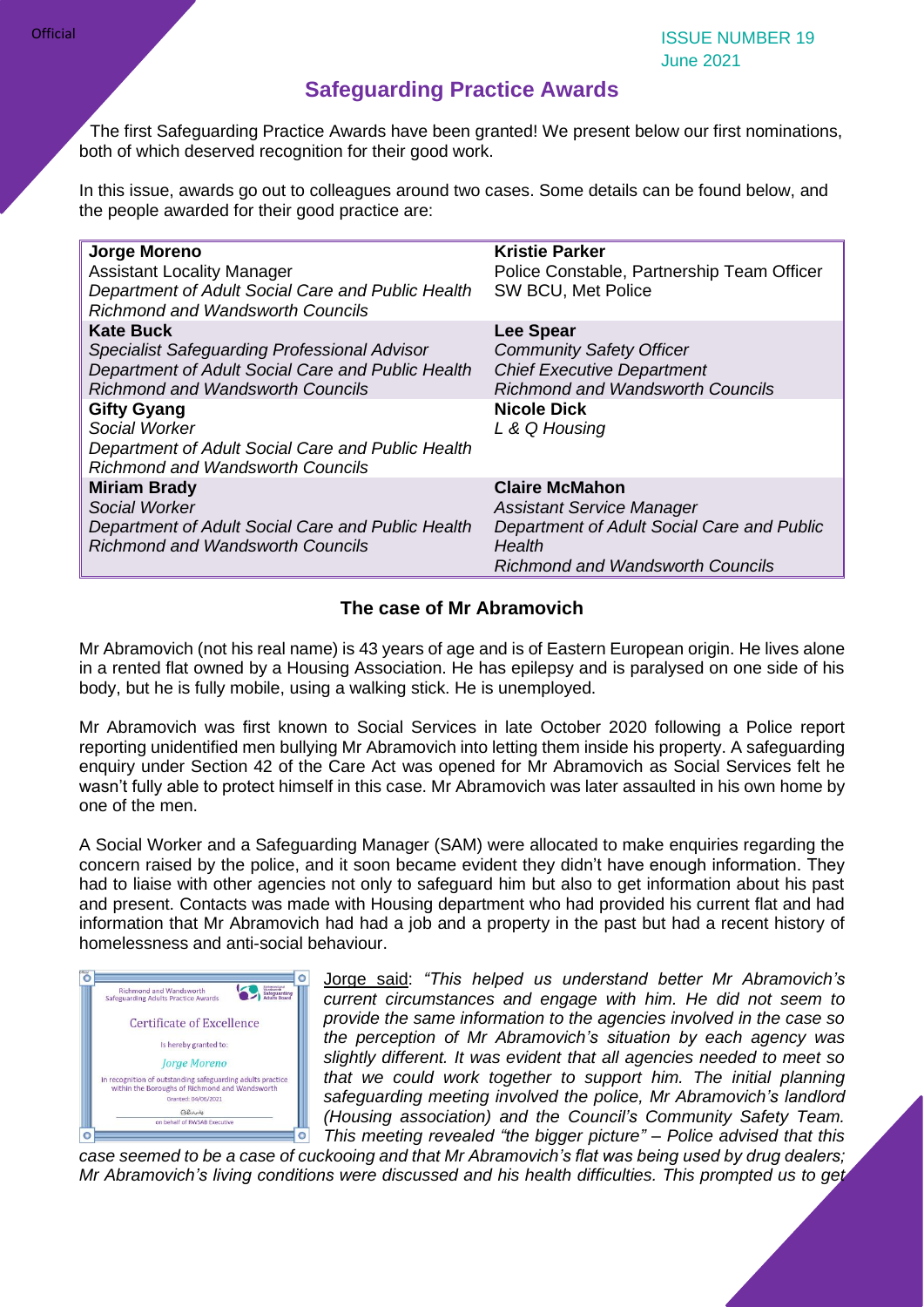#### ISSUE NUMBER 19 June 2021

*more information from Mr Abramovich's GP about his health and its impact on his ability to manage the activities of daily living. The social worker and the carer were able to engage with Mr Abramovich and they were able to provide information to the police so that the latter could successfully stop these people from using Mr Abramovich and other neighbours' properties for their illegal activities. This collaboration allowed Social Services to monitor Mr Abramovich's safety and the Police and the Council Community Safety Team to get a Closure Order from the Court which banned all people (except from Police and social services) to enter Mr Abramovich's property. Thanks to this collaboration with have managed to engage Mr Abramovich with care services, to get a Closure Order and we have managed to make other agencies such as the Police and Mr Abramovich's landlord to understand a little better about his vulnerabilities and how these vulnerabilities play a role in the way he sees the world and interact with others without denying his right to make choices as a capacitated individual."*

Kristie said: *"Following the initial information gathering and assessment the actual decision of action needed to be agreed by all parties as the correct route. The lead MUST be identified. This serves as a good professional bedrock if "Plan A" doesn't work! Whoever leads the Actions needs to ensure the decided option is started/resolved as soon as it can be. Once any actions have begun, there needs to be regular review, periodically to ensure every party is current on developments. If information changes the situation the process of quick Info/Assess/Power/Policy/Options should be made* 



*to see if the plan needs to be changed, or indeed can be changed. With this case there were two properties very close by, both being cuckooed by drug users. It was imperative the issue was dealt with as a whole and not individually, as a Closure on one property only would mean the other gets targeted more. Officers gathered as many statements from concerned/affected parties as possible. This included evidence from the Housing officers and ANY hearsay evidence which is admissible in Closure proceedings. Whilst many did not want to speak to Police, they would happily tell housing of the issues. This evidence was key and without it actions would have been limited. The Police still have to make large efforts to enforce the Closure whilst the Social service and RSL deal with the care of the homeowners."*



Kate said: *"It was great to learn that all colleagues involved in this piece of work were recognised for their efforts, professional curiosity and demonstration of good joined up working. This has been an opportunity for learning and reflection on cuckooing situations. This case prompted me to reflect on how I could further support good practice within the operational teams when coming across situations like this, and to share any knowledge I have gained through this particular case.* 

*I am happy to report that myself and co- facilitators for our monthly*   $\bullet$ *Safeguarding Adults Managers (SAM) and Practitioner forums have now completed sessions on the topic of cuckooing in May and June, and that we used the [Michael SAR 7-minute learning](https://www.sabrichmondandwandsworth.org.uk/media/1483/7_minute_learning_michael.pdf) as a tool to initiate some discussion, reflection and learning around this.*

*I am aware of the complexities around cuckooing particularly in relation to mental capacity which can often curtail the ability of professionals to intervene. Legal literacy is key in this respect and the SAM and Practitioner forums have been used as a way of identifying and unpicking the practicalities of different legal pathways, for example Inherent Jurisdiction and closure orders (powers under the Anti-Social Behaviour; Crime and Policing Act 2014)."*

Unfortunately, it became increasingly clear that Mr Abramovich, who is fully mentally capacitated in regard to his needs and to the safeguarding enquiry, was somehow willingly allowing these people to enter his property. The Local Authority is currently working together with the Police and the care provider to persuade Mr Abramovich to make a new homeless housing application so that he can be moved to another property, ideally away from the Borough.

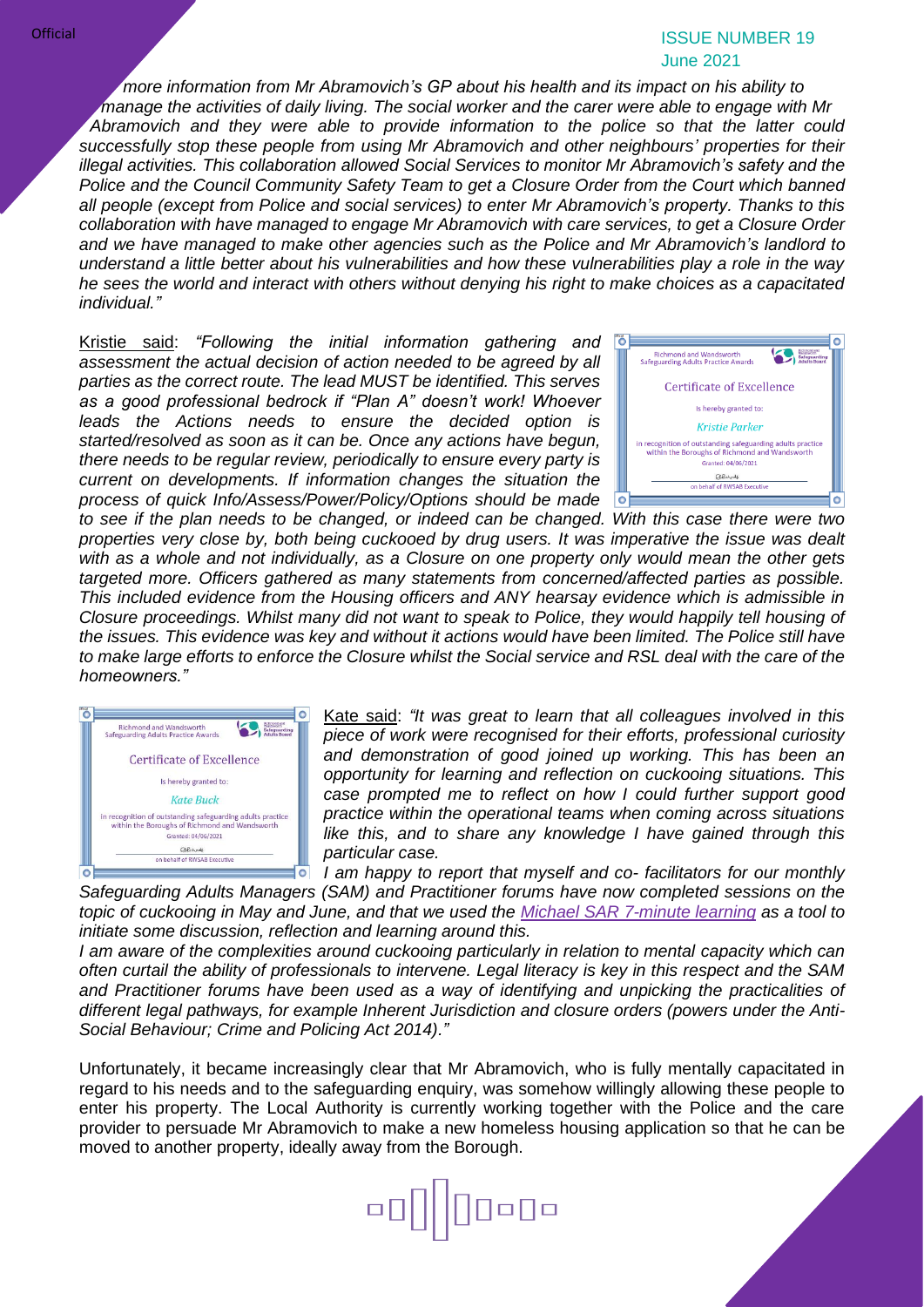#### ISSUE NUMBER 19 June 2021

In a recent case involving an older person who had difficulty of establishing the appropriate level of contact and engagement with her son while maintaining the relationship, Claire McMahon and Miriam Brady demonstrated excellent partnership working in order to achieve the best possible outcome to keep the person safe while ensuring her wishes to continue to see her son were respected.

Miriam said: *"This was not an easy outcome to achieve but the end result was so worth it! It required months of hard work not only from me* 



*but from my SAM, Service Manager, health and third sector colleagues! I am so grateful for all the support and advice I received throughout my work on this case and definitely would not have achieved such a great outcome otherwise. I worked very hard on building rapport with my service user and her immediate family/ carers which was integral. Ultimately, in my view, what is needed to achieve outcomes such as this is patience, tenacity, rapport building, good record keeping and, at the forefront, keeping the service user at the centre of all decisions! Thank you all for the recognition of my work, it was such a wonderful thing to receive!"*



#### **Update from Department for Work and Pensions**

Department for Work & **Pensions** 

In 2020 DWP introduced teams to lead work on its approach to supporting vulnerable customers. As part of this, a network of over 30 Advanced Customer Support Senior Leaders (ACSSLs)

were appointed, providing an escalation route for all DWP colleagues to refer to when a customer requires some form of advanced support, ensuring that these customers are signposted or referred to the support that they need.

ACSSLs work with a range of external partners within their own geographical area, aligning support for vulnerable customers wherever possible. They have formed a network of robust links within local communities across England,

Scotland and Wales that form an integral element of DWPs wider partnership agenda.

Whilst DWP does not have a legal duty to 'safeguard', we absolutely recognise the positive impact that a collaborative approach can have when supporting vulnerable customers. We continue to work across all internal teams and with our external partners to help to provide the support that customers require.

If you have any questions regarding the DWP or would like any further information, please contact:

Rose Moore – Advanced Customer Support Senior Leader

[Rose.moore@dwp.gov.uk](mailto:Rose.moore@dwp.gov.uk) Mobile: 07779357204

#### **Participation and Feedback**

Please submit short articles highlighting your or colleague's achievements or publicising planned events. We would also like feedback and suggestions on how we can make sure the newsletter is relevant and helpful. Please participate by emailing us at [sab@richmondandwandsworth.gov.uk](mailto:sab@richmondandwandsworth.gov.uk) with the **subject line 'SAB Newsletter'**.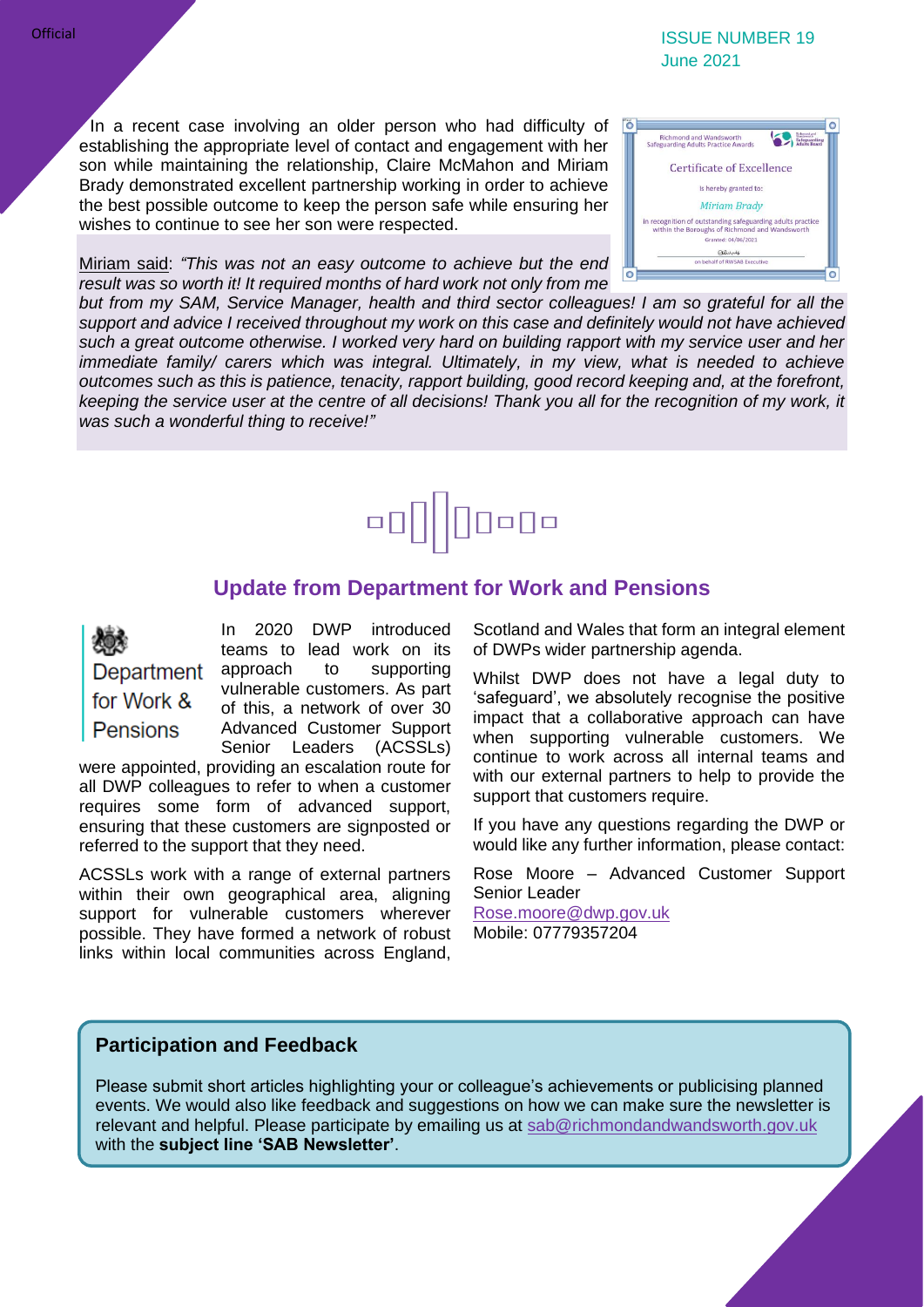#### **Update from Age UK Wandsworth**

#### *supporting our older residents throughout the pandemic*

The Coronavirus pandemic required us to fundamentally change the services we offer in addition to running our existing services in a new way. We delivered over 3500 emergency food parcels, 1800 Christmas Cheer parcels, had over 350 people receiving telephone befriending and started a new service to promote mobility at home.

Since the onset of the Covid-19 pandemic, we received an influx of calls from older residents worried about how they would get their shopping and basic household essentials. We had an existing shopping service (where people existing shopping service (where people telephone their orders and we do the online shop) but it was impossible to get delivery slots and we were overwhelmed with people wanting to use this service. In response we set up an emergency food delivery service and started a food bank at our offices. We recruited existing volunteers to become delivery drivers for this service.



As the numbers grew we moved our operation to the town hall and started working in partnership with the Council to support the older residents in our borough. We relied on donated items but also did daily shopping trips to cash & carry to top up the food supplies. We had teams of volunteers sorting and packing the bags and then minibuses from Wandsworth community transport made daily deliveries across the borough. In 13 weeks we delivered over 3500 food parcels.

In parallel to responding to the food crisis, we repurposed our befriending service to become telephone befriending and had over 350 people receiving regular telephone calls from our army of volunteers.

As the pandemic progressed it became clear that another issue for those isolating was inactivity,

due to staying at home. There is a wealth of fitness content online, but many older people don't have devices or, if they do, may not be comfortable using them in this way.

In May we developed and established a new service to address this issue – Active Chats. This service matches isolated older people with trained telephone befrienders who will call up for a chat and to work through some gentle seated exercises. All exercises are designed by a professional personal trainer and physiotherapist. The movements are from a seated position to avoid falls risk and focus on moving all the major joint and muscle groups to promote mobility and reduce muscle wastage. Now that restrictions are lifting, our trained volunteers are able to visit to do these sessions in-person and perhaps accompany their older friend on a short walk.

Digital isolation has also become more pronounced during the pandemic and we have adapted our Digipals service to meet this need. We have a library of 4G-enabled tablets that we can loan to older residents and we have been providing support remotely (via remote support software) and in-person following our COVID safety precautions. Our in-person sessions are recommencing in sheltered accommodation and we very much hope to be back in the libraries, for our drop-in sessions, as soon as we are able.

Emma Chisholm, Age UK Wandsworth Community and Wellbeing Lead says: "The Coronavirus pandemic has been difficult for everyone but especially so for our older residents who are most at risk. At Age UK Wandsworth we needed to rapidly change our services to meet the needs of the community we serve and we will continue to support our older residents for the duration of the pandemic and beyond".

"We have been amazed by the outpouring of support from the public, local businesses, organisations and community groups. In the most terrible of circumstances, the most amazing things have happened. We would like to thank everyone who has helped us by donating food, money or time to help us sustain our services. We would also like to pay tribute to our army of volunteers who have allowed us respond so effectively to this crisis"

For more information on the services and support that Age UK Wandsworth can offer please visit [www.ageukwandsworth.org.uk](http://www.ageukwandsworth.org.uk/)